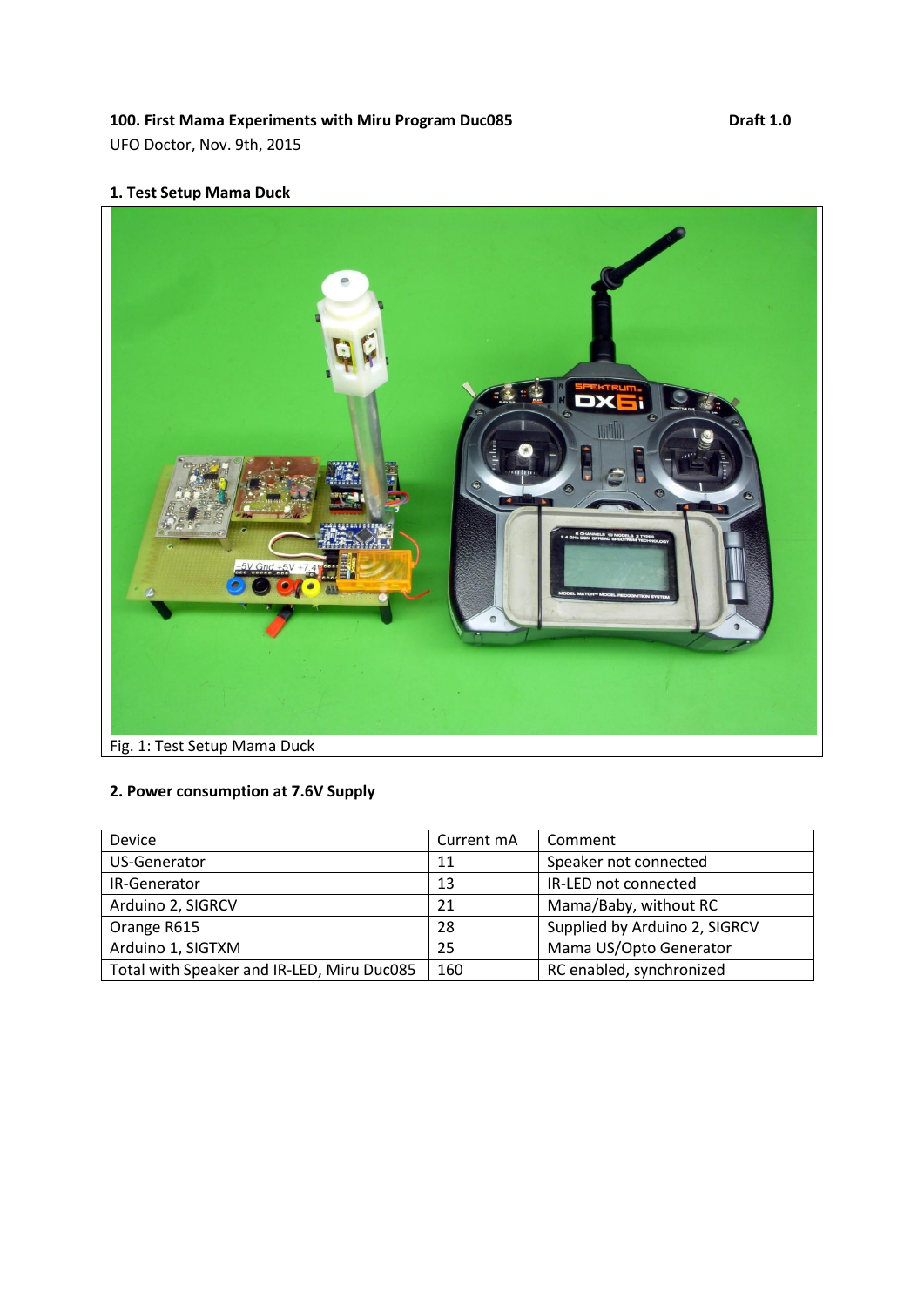#### **3. Signals at Arduino 1 SIGTXM (Mama)**



Bottom: Opto t^2, 22 ms duration